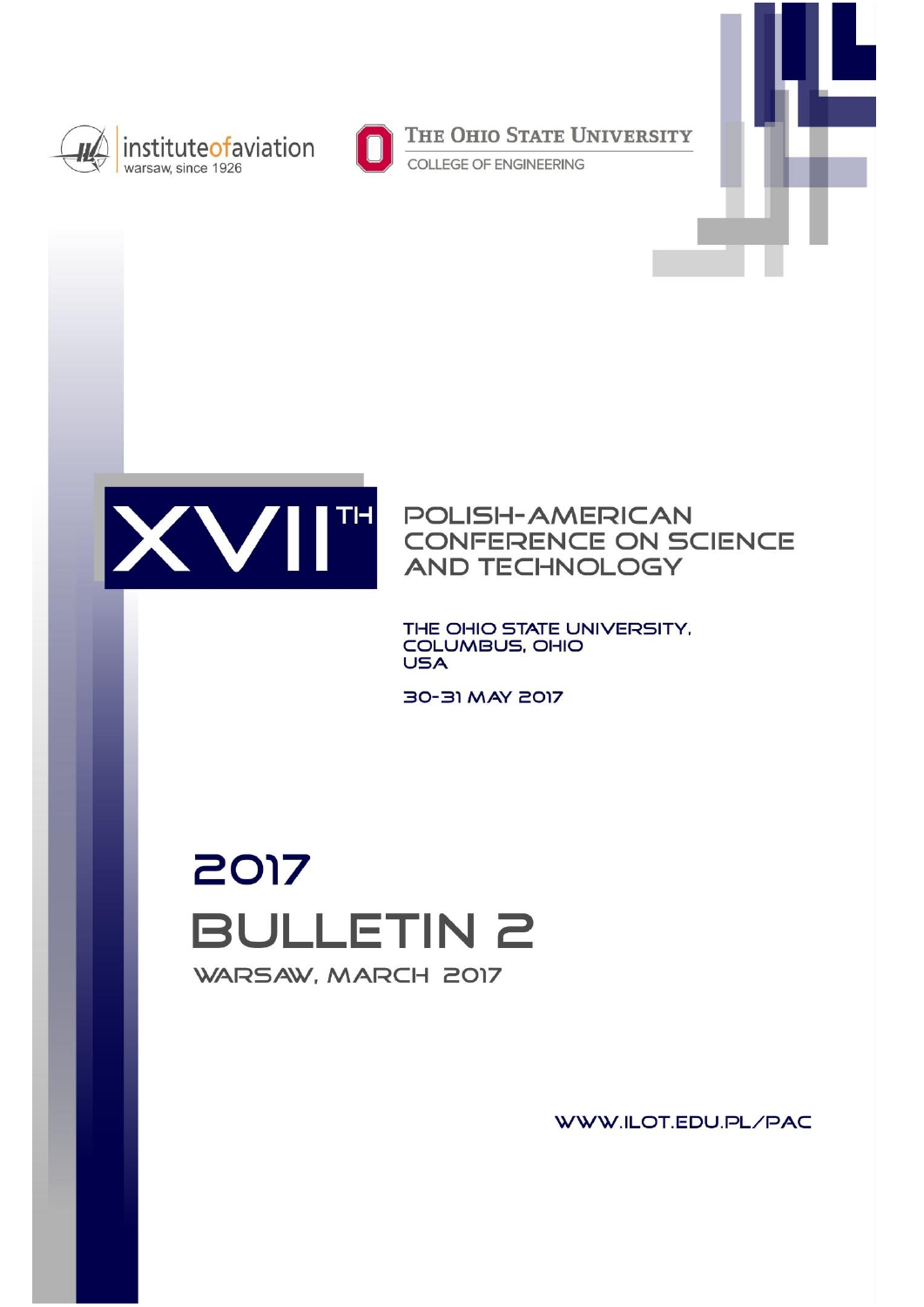### **Organizers**

The Institute of Aviation, Poland The Ohio State University, USA

#### **Strategic Partner**



### **Organizing Committee**

Witold Wiśniowski, Director of the Institute of Aviation, Poland Michael Benzakein, Director of the Propulsion and Power Center at the Ohio State University, USA George Osypowicz, Advisor to the Director of the Institute of Aviation, Poland

# **The date of the Conference**

30-31st May 2017

### **Conference Venue**

The Blackwell Inn 2110 Tuttle Park Place Columbus, Ohio 43210 USA

### **The aim of the Conference**

The purpose of the 17th Conference is to bring together people from academic, industry, and government organizations. Moreover the aim is to exchange ideas and to strengthen cooperation between Polish and American partners in the area of innovation and high technology. The Conference has the aim to identify the condition and direction of development of Polish-American relations in the field of science and technology, and the challenges and problems associated with their implementation.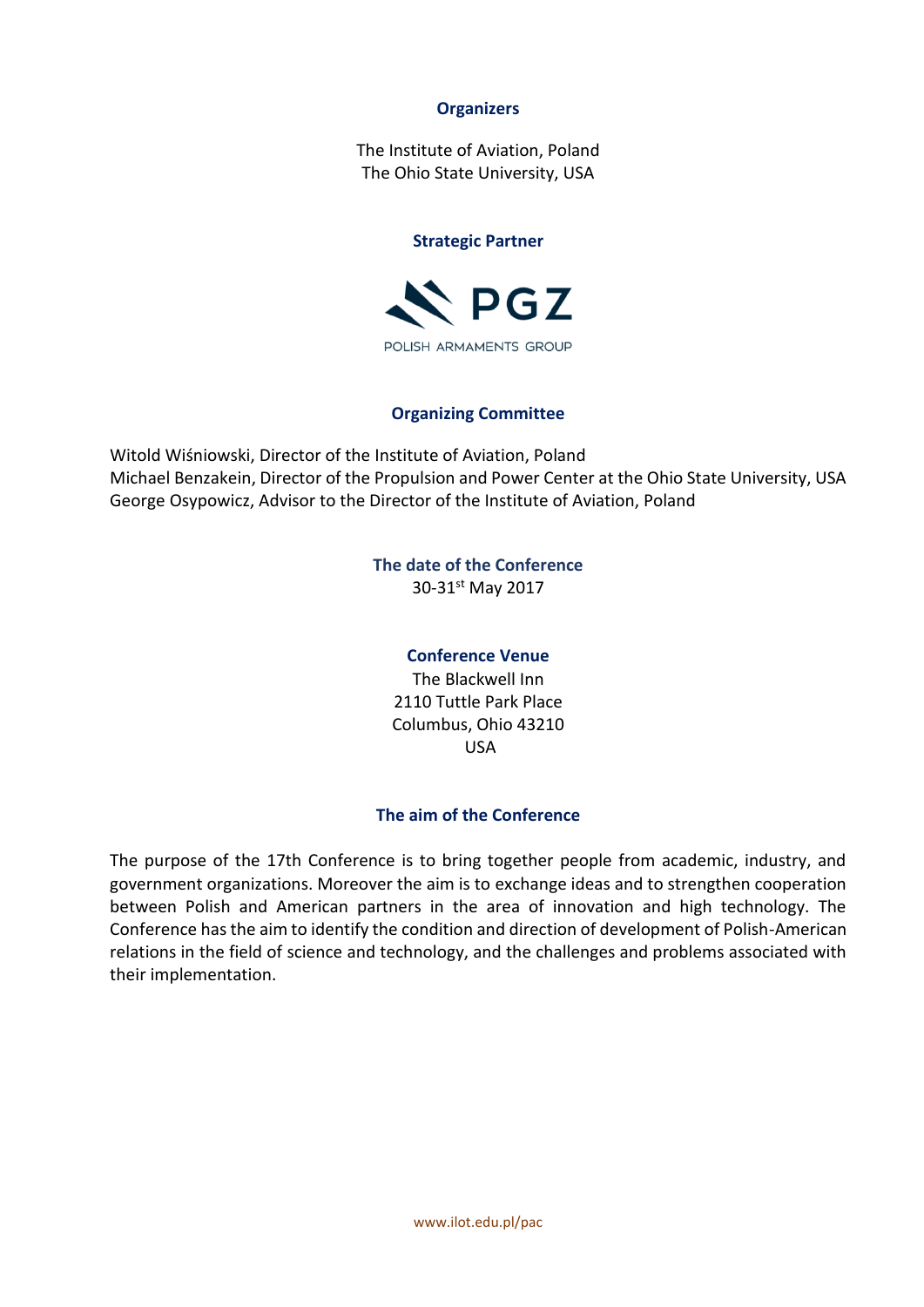# **The 17th Polish – American Conference will touch upon main themes:**

- Advances in Aeronautic Technology,
- **•** Electric Propulsion,
- Defense,
- Advanced Manufacturing,
- Space Technologies.
- Aerospace Workforce Development.

### **For whom?**

We invite and encourage you to participate in the 17th Polish-American Conference on Science and Technology. The Conference is targeted towards:

- Members of government bodies and organizations related to science and technology,
- Academic researchers in aerospace and aviation, energy and environment, defense and security,
- R&D experts and managers,
- Industry members,
- Any other individual with an interest in the conference topics.

# **Participation in the Conference**

Authors who wish to present their papers at the Conference are kindly requested to submit their abstracts in the English language (max. 400 words) as soon as possible, however, no later than by 27th March 2017.

The deadline for submissions of presentations which will be presented during the Conference (in Power Point or pdf) is 12<sup>th</sup> May 2017.

The deadline for submission of the full texts for publication is  $22^{nd}$  May 2017.

The submission of a paper implies the Author's consent for it to be published in the eleventh issue of "The Journal of Polish – American Science and Technology".

Speeches and printed texts are accepted in English only.

In the case of a large number of applications the organizer reserves the right to select the topics presented at the Conference.

**Participation in the Conference is free of charge.**